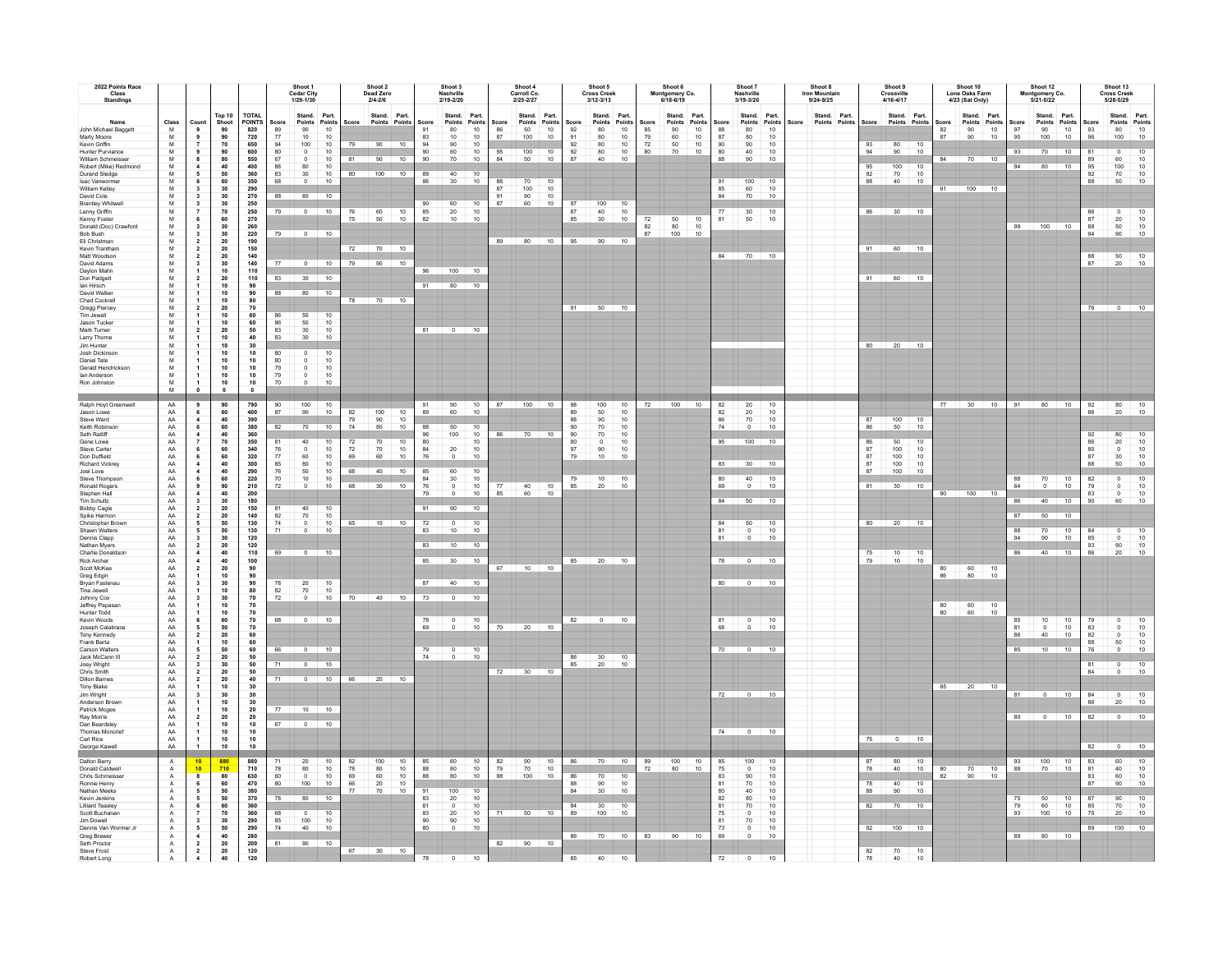| 2022 Points Race<br>Class<br><b>Standings</b>           |                                         | Top 10<br>Shoot<br>Count<br>10                  |                                                                           |                                                                       |                                                      | <b>Cedar City</b><br>1/29-1/30                        |                                                           |                 | Shoot 2<br>Dead Zero<br>$2/4 - 2/6$                 |                                                     |                                               | Shoot 3<br>Nashville<br>2/19-2/20                                                                                  |                                                           |                                              | Carroll Co.<br>2/25-2/27                                            |                       |                                                     | Shoot 5<br><b>Cross Creek</b><br>$3/12 - 3/13$                             |                                                        |                                                     | Shoot 6<br>Montgomery Co.<br>6/18-6/19                    |                                                                 |                                               | Shoot 7<br>Nashville<br>3/19-3/20                    |                                         |       | Shoot 8<br>Iron Mountain<br>9/24-9/25 |       |                 | Shoot 9<br>Crossville<br>4/16-4/17            |                                                                |                                         | Shoot 10<br>Lone Oaks Farm<br>4/23 (Sat Only) |                 |                                               | Shoot 12<br>Montgomery Co.<br>5/21-5/22 |                                                                       |                                        | Shoot 13<br><b>Cross Creek</b><br>5/28-5/29                                                                |                                                                                             |
|---------------------------------------------------------|-----------------------------------------|-------------------------------------------------|---------------------------------------------------------------------------|-----------------------------------------------------------------------|------------------------------------------------------|-------------------------------------------------------|-----------------------------------------------------------|-----------------|-----------------------------------------------------|-----------------------------------------------------|-----------------------------------------------|--------------------------------------------------------------------------------------------------------------------|-----------------------------------------------------------|----------------------------------------------|---------------------------------------------------------------------|-----------------------|-----------------------------------------------------|----------------------------------------------------------------------------|--------------------------------------------------------|-----------------------------------------------------|-----------------------------------------------------------|-----------------------------------------------------------------|-----------------------------------------------|------------------------------------------------------|-----------------------------------------|-------|---------------------------------------|-------|-----------------|-----------------------------------------------|----------------------------------------------------------------|-----------------------------------------|-----------------------------------------------|-----------------|-----------------------------------------------|-----------------------------------------|-----------------------------------------------------------------------|----------------------------------------|------------------------------------------------------------------------------------------------------------|---------------------------------------------------------------------------------------------|
| Name                                                    | Class                                   |                                                 |                                                                           | <b>TOTAL</b><br>POINTS                                                | Score                                                | Stand. Part.<br>Points Points                         |                                                           | Score           | Stand. Part.<br>Points Points                       |                                                     | Score                                         | Stand. Part.<br>Points Points                                                                                      |                                                           | Score                                        | Stand. Part.<br>Points Points                                       |                       | Score                                               | Stand. Part.<br>Points Points                                              |                                                        | Score                                               | Stand. Part.<br>Points Points                             |                                                                 | Score                                         | Stand. Part.<br>Points Points                        |                                         | Score | Stand.<br>Points Points               | Part. | Score           | Stand. Part.<br>Points Points                 |                                                                | Score                                   | Stand. Part.<br>Points Points                 |                 | Score                                         | Stand. Part.<br>Points Points           |                                                                       | Score                                  | Stand. Part.<br>Points Points                                                                              |                                                                                             |
| Charles Hughes<br>Cali Whitwell<br>Mike Barton          | $\overline{A}$<br>$\frac{A}{A}$         | $\overline{\mathbf{2}}$                         | $\begin{array}{c} 20 \\ 10 \end{array}$                                   | 110<br>100<br>90                                                      |                                                      |                                                       |                                                           |                 |                                                     |                                                     | $\overline{83}$                               | 20                                                                                                                 | $\overline{10}$                                           | 75                                           | 60                                                                  | $\overline{10}$       |                                                     |                                                                            |                                                        |                                                     |                                                           |                                                                 |                                               |                                                      |                                         |       |                                       |       |                 |                                               |                                                                | 85                                      | 100                                           | 10              |                                               |                                         |                                                                       |                                        |                                                                                                            |                                                                                             |
| Lanny Provience<br>Terry McLaughlin                     | $\mathsf A$<br>$\mathsf A$              | $\overline{1}$                                  | $10$<br>$10\,$                                                            | 80<br>80                                                              |                                                      |                                                       |                                                           |                 |                                                     |                                                     |                                               |                                                                                                                    |                                                           |                                              |                                                                     |                       |                                                     |                                                                            |                                                        |                                                     |                                                           |                                                                 |                                               |                                                      |                                         |       |                                       |       |                 | 82 70 10                                      |                                                                | $\begin{array}{c} 81 \\ 80 \end{array}$ | $\begin{array}{r} 80 \\ 70 \end{array}$       | $\frac{10}{10}$ |                                               |                                         |                                                                       |                                        |                                                                                                            |                                                                                             |
| Steve Ward<br>Tony Coffman                              | A                                       | $\frac{1}{2}$                                   | $\frac{10}{20}$                                                           | $\frac{70}{60}$                                                       | 69                                                   | $\overline{\phantom{0}}$                              | 10                                                        |                 |                                                     |                                                     |                                               | 85 60 10                                                                                                           |                                                           |                                              |                                                                     |                       |                                                     |                                                                            |                                                        |                                                     |                                                           |                                                                 |                                               |                                                      |                                         |       |                                       |       |                 |                                               |                                                                |                                         |                                               |                 |                                               | 69 40 10                                |                                                                       |                                        |                                                                                                            |                                                                                             |
| Joe Llovd<br><b>Tyler Lloyd</b>                         | $\begin{array}{c}\nA \\ A\n\end{array}$ | $\frac{1}{1}$                                   | $\begin{array}{c} 10 \\ 10 \end{array}$                                   | $\begin{array}{c} 50 \\ 50 \end{array}$                               | 74                                                   | 40                                                    | 10                                                        |                 |                                                     |                                                     |                                               |                                                                                                                    |                                                           |                                              |                                                                     |                       |                                                     |                                                                            |                                                        |                                                     |                                                           |                                                                 |                                               |                                                      |                                         |       |                                       |       |                 |                                               |                                                                |                                         |                                               |                 |                                               |                                         |                                                                       | 81                                     | 40 10                                                                                                      |                                                                                             |
| David Williams<br><b>Wesley Culpeppe</b>                | $\frac{A}{A}$                           | $\frac{1}{4}$                                   | $\begin{array}{c} 10 \\ 10 \end{array}$                                   | $\begin{array}{c} 30 \\ 10 \end{array}$                               | 69                                                   | $\overline{0}$                                        | $\overline{10}$                                           |                 |                                                     |                                                     |                                               |                                                                                                                    |                                                           |                                              |                                                                     |                       |                                                     |                                                                            |                                                        |                                                     |                                                           |                                                                 |                                               | 79 20 10                                             |                                         |       |                                       |       |                 |                                               |                                                                |                                         |                                               |                 |                                               |                                         |                                                                       |                                        |                                                                                                            |                                                                                             |
| Cody Stanford                                           | $\mathbf{B}$                            | $\frac{11}{11}$                                 | $\begin{array}{r} \hline \textbf{930} \\ \textbf{890} \end{array}$        | 930                                                                   | 71                                                   |                                                       |                                                           | 71              | $\frac{100}{100}$                                   | $\frac{10}{10}$                                     |                                               |                                                                                                                    | 10                                                        |                                              |                                                                     | 10                    | 89                                                  |                                                                            | $10\,$                                                 |                                                     |                                                           |                                                                 |                                               |                                                      |                                         |       |                                       |       | $\frac{86}{75}$ |                                               | $\begin{array}{c cc}\n90 & 10 \\ \hline\n60 & 10\n\end{array}$ | $\frac{78}{78}$                         | $\frac{70}{70}$                               | $\frac{10}{10}$ |                                               |                                         |                                                                       |                                        |                                                                                                            |                                                                                             |
| Morgan Hilliard<br>Jeff Underwood                       | B<br>B<br>B                             | $\overline{\mathbf{8}}$<br>$\overline{9}$       |                                                                           | 890<br>610<br>570                                                     | $\begin{array}{c} 73 \\ 85 \end{array}$<br>74        | $\begin{array}{c} 100 \\ 90 \\ 100 \end{array}$<br>50 | $\frac{10}{10}$<br>10                                     | 78              |                                                     |                                                     | 82<br>73<br>69                                | $\begin{array}{c} 100 \\ 40 \\ 10 \end{array}$                                                                     | $\begin{array}{c} 10 \\ 10 \end{array}$                   | 73<br>75<br>84<br>71<br>72<br>75<br>77       | $\frac{50}{70}$<br>100                                              | $\frac{10}{10}$<br>10 | $\frac{84}{79}$<br>87                               | $\begin{array}{r} 90 \\ 70 \\ 30 \\ 60 \\ 50 \\ 40 \\ 0 \end{array}$       | $\begin{array}{c} 10 \\ 10 \end{array}$<br>10          | $\begin{array}{r} 75 \\ 68 \\ 68 \end{array}$<br>75 | 100<br>70<br>70<br>100                                    | $\begin{array}{c} 10 \\ 10 \\ 10 \\ 10 \\ 10 \end{array}$       | 67<br>86<br>71<br>63<br>73<br>70<br>87        | $\begin{array}{c} 30 \\ 100 \\ 60 \\ 10 \end{array}$ | $\frac{10}{10}$<br>10                   |       |                                       |       |                 |                                               |                                                                |                                         |                                               | 10              | 88<br>86<br>89<br>79                          | $\frac{90}{70}$<br>100                  | $\begin{array}{c} 10 \\ 10 \\ 10 \\ 10 \\ 10 \\ 10 \\ 10 \end{array}$ | 62<br>80<br>82<br>87<br>75<br>81<br>84 | $\begin{array}{c} 0 \\ 40 \\ 60 \\ 90 \\ 20 \\ 50 \\ 70 \end{array}$                                       | $\begin{array}{c} 10 \\ 10 \\ 10 \\ 10 \\ 10 \\ 10 \\ 10 \end{array}$                       |
| Norman Matusewicz<br>Phillip Wakefield                  | $\,$ B<br>$\overline{B}$                | 9                                               |                                                                           |                                                                       | 71                                                   | 40<br>70                                              | 10<br>10                                                  | 69              | 90                                                  | 10                                                  | $\frac{74}{78}$                               | $\frac{20}{40}$<br>10                                                                                              | $\frac{10}{10}$                                           |                                              | $\frac{50}{60}$                                                     | 10                    | 83                                                  |                                                                            | 10                                                     | 66                                                  | 50                                                        | 10                                                              |                                               | 80                                                   | 10                                      |       |                                       |       | 81<br>71        | $\begin{array}{c} 70 \\ 50 \end{array}$       | $\frac{10}{10}$                                                | 68                                      | 40                                            |                 | $\begin{array}{r} 72 \\ 87 \\ 94 \end{array}$ | $\begin{array}{c} 60 \\ 20 \end{array}$ |                                                                       |                                        |                                                                                                            |                                                                                             |
| Steve Purviance<br>Kade Forsythe                        | в                                       | $\begin{array}{c} 9 \\ 6 \end{array}$           |                                                                           |                                                                       | 75                                                   | 78 90 10                                              |                                                           | 70              | $100$ 10                                            |                                                     |                                               | $50 \t 10$                                                                                                         |                                                           |                                              | $\frac{70}{80}$                                                     | $10$<br>$10$          | $\frac{82}{75}$                                     |                                                                            | $10$<br>10<br>10                                       |                                                     |                                                           |                                                                 | 71                                            | $\frac{40}{100}$<br>60                               | $\frac{10}{10}$                         |       |                                       |       |                 |                                               |                                                                |                                         | 92 100 10                                     |                 |                                               | $\frac{80}{100}$                        |                                                                       |                                        |                                                                                                            |                                                                                             |
| Andy Preston<br>Peyton Brown<br>Jason Hubbard           | $\,$ B<br>B<br>B.                       | $5\phantom{.0}$<br>$\overline{4}$               |                                                                           | 560<br>550<br>510<br>440<br>340<br>310<br>290                         |                                                      |                                                       |                                                           |                 |                                                     |                                                     | 79                                            |                                                                                                                    |                                                           | 81                                           | 90                                                                  | 10                    | 90                                                  |                                                                            | 10                                                     |                                                     |                                                           |                                                                 |                                               |                                                      |                                         |       |                                       |       |                 |                                               |                                                                |                                         |                                               |                 | 78                                            | $50$ 10                                 |                                                                       | 86                                     | $80 \t 10$                                                                                                 |                                                                                             |
| Sara Ratliff<br>Dan Rosario                             | $\overline{B}$                          | $\frac{3}{3}$<br>$\scriptstyle\rm 7$            | 80<br>90<br>90<br>90<br>60<br>50<br>40<br>30<br>30<br>70                  |                                                                       | 56                                                   | $\overline{0}$                                        | 10                                                        | 62              | 70                                                  | 10                                                  | $\begin{array}{r} 83 \\ 86 \\ 75 \end{array}$ | $\frac{80}{100}$<br>30 <sub>2</sub>                                                                                | $\frac{10}{10}$<br>10                                     | 81                                           | 90                                                                  | 10                    | $\begin{array}{r} 89 \\ 92 \\ 88 \end{array}$<br>71 | $\begin{array}{r}\n 90 \\  80 \\  100 \\  70 \\  20\n \end{array}$         | $\frac{10}{10}$<br>10                                  |                                                     |                                                           |                                                                 |                                               | 20                                                   | 10                                      |       |                                       |       | 69              | 88 100 10<br>40                               | 10                                                             |                                         |                                               |                 |                                               |                                         |                                                                       | 70                                     | $10 \qquad 10$                                                                                             |                                                                                             |
| Clay Kelley                                             |                                         | $\overline{\mathbf{3}}$                         |                                                                           | 260<br>250                                                            |                                                      |                                                       |                                                           |                 |                                                     |                                                     |                                               |                                                                                                                    |                                                           | 67                                           | 30 10                                                               |                       |                                                     |                                                                            |                                                        |                                                     |                                                           |                                                                 | 65<br>75                                      | 90                                                   | 10                                      |       |                                       |       |                 |                                               |                                                                |                                         | 85 100 10                                     |                 |                                               |                                         |                                                                       |                                        |                                                                                                            |                                                                                             |
| <b>Brian Harris</b><br>Mike Taylor<br>James Sparks      | B<br>$\overline{B}$                     | $\mathbf 3$<br>$\overline{\mathbf{3}}$          |                                                                           |                                                                       |                                                      |                                                       |                                                           |                 |                                                     |                                                     | 70                                            | $\begin{array}{ c c c c c } \hline \rule{0.2cm}{0.2cm} & 30 & \hspace{0.2cm} 10 \\ \hline \end{array}$<br>83 80 10 |                                                           |                                              |                                                                     |                       |                                                     |                                                                            |                                                        |                                                     | 74 80 10                                                  |                                                                 | $\frac{73}{78}$                               | $\frac{80}{100}$                                     | $\frac{10}{10}$                         |       |                                       |       |                 |                                               |                                                                |                                         |                                               |                 | $\frac{90}{76}$                               | $\frac{80}{40}$                         | $\frac{10}{10}$                                                       | 94                                     | 100 10                                                                                                     |                                                                                             |
| Mark Brimer<br>Paul Gilbertson                          | B.<br>B                                 | $\overline{\mathbf{2}}$<br>$\frac{2}{2}$        |                                                                           | 240<br>230<br>200<br>190<br>150<br>110                                |                                                      | 76 80 10                                              |                                                           |                 |                                                     |                                                     |                                               |                                                                                                                    |                                                           |                                              | 79 100 10                                                           |                       |                                                     |                                                                            |                                                        |                                                     |                                                           |                                                                 |                                               |                                                      |                                         |       |                                       |       |                 | 86 90 10                                      |                                                                |                                         | 60 30 10                                      |                 |                                               |                                         |                                                                       |                                        |                                                                                                            |                                                                                             |
| Tim Denny<br>Sam Martin                                 | $\overline{B}$                          | $\sqrt{5}$<br>$\overline{1}$                    | 30<br>30<br>30<br>20<br>20<br>20<br>50<br>50                              | 110                                                                   |                                                      | $\overline{\phantom{a}}$                              | 10                                                        |                 |                                                     |                                                     | 81                                            | $\overline{0}$                                                                                                     | 10                                                        |                                              |                                                                     |                       | 79                                                  | 10                                                                         | $\overline{10}$                                        |                                                     |                                                           |                                                                 | 78                                            | 10                                                   | 10                                      |       |                                       |       |                 |                                               |                                                                |                                         | 85 100 10                                     |                 | 76                                            | 40                                      | 10                                                                    |                                        |                                                                                                            |                                                                                             |
| Ethan Mooberry<br>David Putnam                          |                                         | $\overline{\mathbf{2}}$                         | $\begin{array}{c} 20 \\ 10 \\ 10 \end{array}$                             | $110$<br>$100\,$                                                      |                                                      | 64 30 10                                              |                                                           |                 |                                                     |                                                     | $\frac{82}{85}$                               | $\begin{array}{c} 60 \\ 90 \end{array}$                                                                            | $\frac{10}{10}$                                           |                                              |                                                                     |                       |                                                     |                                                                            |                                                        |                                                     |                                                           |                                                                 |                                               |                                                      |                                         |       |                                       |       |                 |                                               |                                                                |                                         |                                               |                 |                                               |                                         |                                                                       |                                        |                                                                                                            |                                                                                             |
| <b>Justin Murry</b><br>Perry Johnson                    | $\overline{B}$<br>B                     | $\overline{1}$                                  |                                                                           | $90$<br>$90$<br>$80$<br>$70$<br>$60$                                  |                                                      |                                                       |                                                           | 64              | $80$ 10                                             |                                                     |                                               |                                                                                                                    |                                                           |                                              |                                                                     |                       |                                                     |                                                                            |                                                        |                                                     |                                                           |                                                                 |                                               |                                                      |                                         |       |                                       |       |                 |                                               |                                                                |                                         | 83 80 10                                      |                 |                                               |                                         |                                                                       |                                        |                                                                                                            |                                                                                             |
| Carter Watson<br>Dwain Mercer                           | B<br>B                                  | $\mathbf{1}$                                    | $\frac{10}{10}$<br>$\frac{10}{10}$                                        |                                                                       |                                                      | 75 70 10                                              |                                                           | 59              | 60                                                  | 10                                                  |                                               |                                                                                                                    |                                                           |                                              |                                                                     |                       |                                                     |                                                                            |                                                        |                                                     |                                                           |                                                                 |                                               |                                                      |                                         |       |                                       |       |                 |                                               |                                                                |                                         |                                               |                 |                                               |                                         |                                                                       |                                        |                                                                                                            |                                                                                             |
| Joe Woolsey<br>Grant Summers                            |                                         |                                                 | $10$                                                                      | 50                                                                    |                                                      |                                                       |                                                           |                 |                                                     |                                                     |                                               |                                                                                                                    |                                                           |                                              | 70 40 10                                                            |                       |                                                     |                                                                            |                                                        |                                                     |                                                           |                                                                 |                                               |                                                      |                                         |       |                                       |       |                 |                                               |                                                                | 74                                      | $50$ 10                                       |                 |                                               |                                         |                                                                       |                                        |                                                                                                            |                                                                                             |
| Steve Lesikar<br>Vann Hughes                            | $\,$ B<br>B                             | $\mathbf{1}$<br>$\frac{1}{1}$                   |                                                                           | 40                                                                    |                                                      | 61 20 10                                              |                                                           |                 |                                                     |                                                     |                                               |                                                                                                                    |                                                           |                                              |                                                                     |                       |                                                     |                                                                            |                                                        |                                                     |                                                           |                                                                 |                                               |                                                      |                                         |       |                                       |       |                 |                                               |                                                                |                                         |                                               |                 |                                               |                                         |                                                                       |                                        | 77 30 10                                                                                                   |                                                                                             |
| Joel Durham<br>Michael Mcclary                          | в<br>$\mathsf B$                        | $\blacktriangleleft$                            | $\begin{array}{c} 10 \\ 10 \\ 10 \\ 10 \\ 10 \end{array}$                 | $\begin{array}{c} 30 \\ 30 \\ 20 \end{array}$                         | 58                                                   | 10                                                    | 10                                                        |                 |                                                     |                                                     |                                               |                                                                                                                    |                                                           |                                              | 57 20 10                                                            |                       |                                                     |                                                                            |                                                        |                                                     |                                                           |                                                                 |                                               |                                                      |                                         |       |                                       |       |                 |                                               |                                                                |                                         |                                               |                 |                                               |                                         |                                                                       |                                        |                                                                                                            |                                                                                             |
| <b>Taylor Hilliard</b>                                  | $\mathbb C$                             |                                                 | 570                                                                       | 570                                                                   |                                                      |                                                       | 10                                                        |                 | 90                                                  | 10                                                  | 66<br>65                                      |                                                                                                                    |                                                           | 78                                           | 90                                                                  | 10                    | 78                                                  |                                                                            | 10                                                     |                                                     | 40                                                        | 10                                                              | 75                                            | 40                                                   | 10                                      |       |                                       |       | 84              | 90                                            | 10                                                             | 78                                      | 40                                            |                 | 80                                            |                                         | 10                                                                    |                                        | 70                                                                                                         |                                                                                             |
| Kenley Brogdor<br>Jack Johnston                         | $_{\rm c}^{\rm c}$                      | $\begin{array}{c}\n11 \\ 10 \\ 11\n\end{array}$ | 530<br>520<br>90<br>410<br>390<br>380<br>340                              | 530<br>520                                                            | 60<br>$52\,$<br>57                                   | $\overline{0}$                                        | $10\,$<br>$10\,$                                          | 62<br>53        | $_{\rm 80}$<br>20                                   | $10$<br>10                                          | $71\,$                                        |                                                                                                                    | 10<br>10                                                  | 68<br>70<br>72<br>59<br>74<br>83<br>63<br>64 | 20<br>$40\,$                                                        | 10<br>10              | 84<br>81                                            | $70\,$                                                                     | 10<br>$10\,$                                           |                                                     | 90                                                        | $\begin{array}{c} 10 \\ 10 \\ 10 \\ 10 \\ 10 \\ 10 \end{array}$ | $\begin{array}{r} 75 \\ 77 \\ 83 \end{array}$ | $50\,$<br>$60\,$                                     | $10$<br>$\frac{10}{10}$                 |       |                                       |       | 77<br>71        | $\frac{70}{70}$                               | $\frac{10}{10}$                                                | 79<br>79                                | $60\,$<br>90                                  | $\frac{10}{10}$ | $^{\rm 83}$                                   | $10\,$<br>30                            | $10$                                                                  | 84 82 78 74 80 74 79 74 75 75 77 87 87 | $\begin{array}{c} 50 \\ 60 \end{array}$                                                                    | $\begin{array}{c} 10 \\ 10 \\ 10 \\ 10 \\ 10 \\ 10 \\ 10 \\ 10 \\ 10 \\ \hline \end{array}$ |
| Cameron Burns<br>Kevin Brogdon<br>Emma Shupe            | 0000                                    | $\begin{array}{c}\n9 \\ 10 \\ 10\n\end{array}$  |                                                                           | 490<br>410<br>390<br>380<br>380                                       | $\begin{array}{c} 62 \\ 65 \end{array}$              | $\begin{array}{c} 20 \\ 40 \end{array}$               | $10\,$                                                    | $\frac{54}{49}$ |                                                     |                                                     | 68                                            | $^{40}_{\rm 0}$                                                                                                    | 10                                                        |                                              | 60<br>$\begin{array}{c} 0 \\ 60 \end{array}$                        | 10<br>$\frac{10}{10}$ | 89                                                  | $\begin{array}{c} 10 \\ 90 \\ 0 \\ 30 \\ 40 \\ 40 \\ 30 \\ 60 \end{array}$ | $10$                                                   | 63<br>72<br>76<br>63<br>60<br>62<br>71              | $\begin{array}{c} 30 \\ 90 \\ 100 \\ 30 \\ 0 \end{array}$ |                                                                 | 66                                            | 90                                                   | 10                                      |       |                                       |       | 70              |                                               | 10                                                             | $\frac{78}{71}$                         | $\frac{80}{20}$                               | $\frac{10}{10}$ | 76<br>80<br>79<br>72<br>80<br>54              | $\bf 0$                                 | $\begin{array}{c} 10 \\ 10 \\ 10 \\ 10 \\ 10 \\ 10 \\ 10 \end{array}$ |                                        | $\frac{0}{30}$<br>$\frac{0}{10}$                                                                           |                                                                                             |
| Jack Huckabee<br>Jim Shupe                              |                                         | $\frac{10}{10}$                                 |                                                                           |                                                                       | 56<br>64                                             | $\overline{0}$<br>30                                  | $\begin{array}{c} 10 \\ 10 \\ 10 \\ 10 \\ 10 \end{array}$ | $\frac{52}{63}$ | $\begin{array}{r} 40 \\ 50 \\ 10 \end{array}$<br>80 | $\begin{array}{c} 10 \\ 10 \\ 10 \end{array}$<br>10 | 75<br>67<br>74<br>70<br>74<br>72<br>76<br>74  | $\frac{30}{30}$                                                                                                    | $\begin{array}{c} 10 \\ 10 \\ 10 \\ 10 \\ 10 \end{array}$ |                                              | $\begin{array}{c} 100 \\ 0 \end{array}$                             | $\frac{10}{10}$       | 80<br>77<br>84<br>81                                |                                                                            | $\begin{array}{c} 10 \\ 10 \\ 10 \\ 10 \\ \end{array}$ |                                                     | 10                                                        | $\frac{10}{10}$                                                 | 66                                            | $\overline{0}$                                       | 10                                      |       |                                       |       | 83<br>68        | $\begin{array}{c} 60 \\ 90 \\ 50 \end{array}$ | 10<br>10                                                       | 63                                      |                                               | 10              |                                               |                                         |                                                                       |                                        |                                                                                                            |                                                                                             |
| Steve Struve<br>Ben Yarbrough                           | $_{\rm c}^{\rm c}$                      | $\frac{8}{6}$                                   | $\begin{array}{c} 80 \\ 60 \end{array}$                                   | 340<br>330                                                            | 62                                                   | 20                                                    | 10                                                        |                 |                                                     |                                                     |                                               | 60<br>10                                                                                                           | $\frac{10}{10}$                                           |                                              | 10                                                                  |                       | $77$<br>85                                          |                                                                            | $\frac{10}{10}$                                        |                                                     | 70                                                        |                                                                 | $\frac{70}{71}$                               | 20<br>30                                             | $\begin{array}{c} 10 \\ 10 \end{array}$ |       |                                       |       | R4              | $100 - 10$                                    |                                                                |                                         |                                               |                 |                                               | $\begin{array}{c} 50 \\ 70 \end{array}$ |                                                                       |                                        | $\,$ 0 $\,$                                                                                                |                                                                                             |
| Dean Anderson<br>Gabrielle (Gabby) Worthen              | $\mathbf{C}$<br>$\mathbb{C}$            | $\frac{4}{7}$                                   |                                                                           |                                                                       |                                                      |                                                       |                                                           |                 |                                                     |                                                     |                                               | $\frac{90}{60}$                                                                                                    | $\frac{10}{10}$                                           | 52                                           |                                                                     |                       | 81                                                  | 10 10                                                                      |                                                        |                                                     | 68 60 10                                                  |                                                                 | $\frac{79}{67}$                               | 60<br>$\Omega$                                       | $\frac{10}{10}$                         |       |                                       |       |                 |                                               |                                                                |                                         |                                               |                 | 88<br>89<br>87<br>71                          | 30<br>$\Omega$                          | $\frac{10}{10}$<br>$\frac{10}{10}$                                    |                                        | $\frac{100}{100}$                                                                                          |                                                                                             |
| Eric Dunn<br>Adam Fox                                   | $_{\rm c}^{\rm c}$                      | $\begin{array}{c} 3 \\ 3 \\ 6 \end{array}$      | $\begin{array}{r} 40 \\ 70 \\ 30 \\ 30 \\ 60 \\ 60 \\ \hline \end{array}$ | 320<br>320<br>300<br>270<br>260<br>250                                | 73<br>71                                             | $\frac{90}{100}$                                      | $\frac{10}{10}$                                           |                 | 72 90 10                                            |                                                     |                                               | 60                                                                                                                 | 10                                                        |                                              |                                                                     |                       |                                                     |                                                                            |                                                        |                                                     |                                                           |                                                                 | 81                                            |                                                      | 10                                      |       |                                       |       |                 |                                               |                                                                |                                         |                                               |                 | 88                                            |                                         | 10                                                                    |                                        |                                                                                                            |                                                                                             |
| Chris Berry<br>Larry Taylor                             | $\mathbb{C}$<br>$\mathbb{C}$            | $\mathbf{6}^-$                                  |                                                                           | 250                                                                   |                                                      |                                                       |                                                           | 63              | 80 10                                               |                                                     | 76<br>70                                      | $\frac{60}{30}$                                                                                                    | 10<br>10                                                  | 73                                           | 50                                                                  | 10                    | 68<br>73                                            | $\circ$<br>10                                                              | 10<br>10                                               |                                                     |                                                           |                                                                 | 58<br>65                                      | $_{0}^{80}$<br>$\overline{0}$                        | 10<br>10                                |       |                                       |       | $\frac{77}{67}$ | $\begin{array}{c} 80 \\ 40 \end{array}$       | $\frac{10}{10}$                                                |                                         |                                               |                 | $77\,$<br>87                                  | $\frac{50}{0}$<br>30                    | 10<br>10                                                              |                                        |                                                                                                            |                                                                                             |
| Sean Griffin<br>Rocky Shepard                           |                                         | $\begin{array}{c} 6 \\ 4 \end{array}$           | 60<br>40                                                                  | 240<br>240<br>230<br>190<br>190<br>190                                |                                                      | 70 70 10                                              |                                                           |                 |                                                     |                                                     | 70<br>81                                      | $\frac{30}{90}$                                                                                                    | 10<br>$10\,$                                              | 57                                           | $\sqrt{2}$                                                          | 10                    |                                                     | 80                                                                         | 10                                                     |                                                     | 65 50 10                                                  |                                                                 | 67                                            |                                                      | 10                                      |       |                                       |       |                 |                                               |                                                                |                                         |                                               |                 | $\begin{array}{c} 80 \\ 83 \end{array}$       | $\frac{0}{10}$                          | $\frac{10}{10}$                                                       | 82                                     | 50                                                                                                         | 10                                                                                          |
| Michael Schmeisse<br>Caleb Pike                         |                                         | $\frac{3}{2}$                                   |                                                                           |                                                                       |                                                      |                                                       |                                                           |                 |                                                     |                                                     | 76                                            | 70                                                                                                                 | $10 -$                                                    |                                              |                                                                     |                       |                                                     | 83 50 10                                                                   |                                                        |                                                     |                                                           |                                                                 |                                               | 81 80 10                                             |                                         |       |                                       |       |                 |                                               |                                                                |                                         |                                               |                 |                                               | $93$ $90$ $10$                          |                                                                       | 85                                     | 80 10                                                                                                      |                                                                                             |
| Cooper Wyat<br>Charles Cherry                           | ooooo                                   |                                                 | $\frac{30}{20}$<br>$\frac{20}{20}$                                        |                                                                       |                                                      |                                                       |                                                           |                 |                                                     |                                                     | 80                                            | 80                                                                                                                 | 10                                                        | 77                                           | $\begin{array}{ c c c c c c } \hline 90 & 10 \\ \hline \end{array}$ |                       | 94                                                  | 100 10                                                                     |                                                        |                                                     |                                                           |                                                                 |                                               |                                                      |                                         |       |                                       |       |                 |                                               |                                                                |                                         |                                               |                 |                                               |                                         |                                                                       | 83                                     | 60                                                                                                         | 10                                                                                          |
| Lucas Davis<br>Zachary Emmon                            | $_{\rm c}^{\rm c}$                      | $\begin{array}{c} 2 \\ 2 \\ 2 \\ 2 \end{array}$ | $\begin{array}{c} 20 \\ 20 \end{array}$                                   | 180<br>180                                                            |                                                      |                                                       |                                                           |                 |                                                     |                                                     | 90<br>$77\,$                                  | 100<br>$\frac{70}{90}$                                                                                             | 10<br>10                                                  |                                              |                                                                     |                       |                                                     |                                                                            |                                                        |                                                     |                                                           |                                                                 |                                               |                                                      |                                         |       |                                       |       |                 |                                               |                                                                | $\frac{79}{89}$                         | $\begin{array}{c} 60 \\ 90 \end{array}$       | $\frac{10}{10}$ |                                               |                                         |                                                                       |                                        |                                                                                                            |                                                                                             |
| Joe Gill IV<br><b>Brad Dean</b>                         | $_{\rm c}^{\rm c}$                      | $\frac{2}{2}$                                   |                                                                           | $\begin{array}{r} 180 \\ 160 \\ 150 \\ 120 \\ 100 \\ 100 \end{array}$ |                                                      | 69 60 10                                              |                                                           |                 |                                                     |                                                     | 78                                            |                                                                                                                    | 10                                                        |                                              |                                                                     |                       |                                                     |                                                                            |                                                        |                                                     |                                                           |                                                                 |                                               | 81 80 10                                             |                                         |       |                                       |       |                 |                                               |                                                                |                                         |                                               |                 |                                               | 89 70 10                                |                                                                       |                                        |                                                                                                            |                                                                                             |
| Jody Wade<br>Robert Angel                               | $\frac{1}{2}$                           | $\frac{2}{2}$                                   | 20<br>20<br>20<br>20<br>10<br>10                                          |                                                                       |                                                      |                                                       |                                                           |                 |                                                     |                                                     |                                               |                                                                                                                    |                                                           |                                              | 73 50 10                                                            |                       |                                                     |                                                                            |                                                        |                                                     | $42 \t\t 0 \t\t 10$                                       |                                                                 |                                               |                                                      |                                         |       |                                       |       |                 |                                               |                                                                |                                         | 84 80 10                                      |                 |                                               | 86 100 10                               |                                                                       |                                        |                                                                                                            |                                                                                             |
| <b>Hunter Webb</b><br>Kyle Rusk                         |                                         | $\mathbf{1}$                                    |                                                                           |                                                                       |                                                      |                                                       |                                                           |                 |                                                     |                                                     |                                               |                                                                                                                    |                                                           |                                              | 77 90 10                                                            |                       |                                                     |                                                                            |                                                        |                                                     |                                                           |                                                                 |                                               | 84 90                                                | 10                                      |       |                                       |       |                 |                                               |                                                                |                                         |                                               |                 |                                               |                                         |                                                                       |                                        |                                                                                                            |                                                                                             |
| Jimmy Johnson<br>Randy Hopkins                          | $\mathbf{C}$<br>$\mathtt{C}$            | $\overline{\mathbf{3}}$                         | 30<br>$10$                                                                | 100<br>90                                                             |                                                      |                                                       |                                                           |                 |                                                     |                                                     |                                               |                                                                                                                    |                                                           |                                              |                                                                     |                       |                                                     | 87 70 10                                                                   |                                                        |                                                     |                                                           |                                                                 |                                               |                                                      |                                         |       |                                       |       |                 |                                               |                                                                |                                         | 84 80 10                                      |                 |                                               | 79 0 10                                 |                                                                       |                                        | $71$ 0 10                                                                                                  |                                                                                             |
| <b>Bill Denny</b><br>Charles Harrod                     | 0 <sub>0</sub>                          | $\frac{5}{3}$                                   | 50<br>30<br>40<br>40                                                      | 90<br>80<br>80<br>70                                                  | $\begin{array}{r} 54 \\ 68 \\ \hline 45 \end{array}$ | $\begin{array}{c} 10 \\ 50 \\ 0 \end{array}$          | $\begin{array}{c} 10 \\ 10 \\ 10 \end{array}$             |                 |                                                     |                                                     | $\frac{70}{65}$                               | $\frac{30}{0}$ 10                                                                                                  |                                                           |                                              |                                                                     |                       | 70                                                  | $\overline{\phantom{0}}$                                                   | 10                                                     |                                                     |                                                           |                                                                 | $\begin{array}{r} 52 \\ 69 \\ 74 \end{array}$ | $\begin{matrix} 0 \\ 0 \\ 40 \end{matrix}$           | $\frac{10}{10}$                         |       |                                       |       |                 |                                               |                                                                |                                         |                                               |                 |                                               | 60 0 10                                 |                                                                       |                                        |                                                                                                            |                                                                                             |
| Danny Denton<br>William Powell                          |                                         | $\overline{\phantom{a}}$<br>$\overline{1}$      |                                                                           |                                                                       |                                                      |                                                       |                                                           | 59              | 60 10                                               |                                                     |                                               |                                                                                                                    |                                                           |                                              |                                                                     |                       | 72                                                  | $\sim$ 0                                                                   | 10                                                     |                                                     |                                                           |                                                                 |                                               |                                                      |                                         |       |                                       |       |                 |                                               |                                                                |                                         |                                               |                 |                                               |                                         |                                                                       | 63                                     | $\begin{array}{ c c c c c c c c c } \hline \multicolumn{1}{ c }{0} & \multicolumn{1}{ c }{10} \end{array}$ |                                                                                             |
| Tim Taylor<br>Jimmy Wrape                               | $\frac{c}{c}$                           | $\frac{1}{1}$                                   | $\frac{10}{10}$                                                           | $\frac{40}{40}$                                                       |                                                      |                                                       |                                                           |                 |                                                     |                                                     |                                               |                                                                                                                    |                                                           |                                              |                                                                     |                       |                                                     |                                                                            |                                                        |                                                     |                                                           |                                                                 |                                               |                                                      |                                         |       |                                       |       |                 |                                               |                                                                |                                         | 76 30 10                                      |                 |                                               |                                         |                                                                       | $\frac{80}{79}$                        | $\begin{array}{c cc}\n & 30 & 10 \\ \hline\n & 10 & 10\n\end{array}$                                       |                                                                                             |
| Caleb Darnell<br>Christian Wagne<br><b>Barry Havens</b> | $\mathtt{C}$                            | $\mathbf 3$<br>$\overline{\mathbf{3}}$          | 30                                                                        | ${\bf 40}$                                                            | 48                                                   | $0 \t 10$                                             |                                                           |                 |                                                     |                                                     |                                               | $71$ 0 10<br>68 0 10                                                                                               |                                                           |                                              |                                                                     |                       |                                                     |                                                                            |                                                        |                                                     |                                                           |                                                                 |                                               | 70 20 10                                             |                                         |       |                                       |       |                 |                                               |                                                                |                                         |                                               |                 |                                               | $77$ 0 10<br>78 0 10                    |                                                                       |                                        |                                                                                                            |                                                                                             |
| Don Perrin                                              | 0 <sub>0</sub>                          | $\overline{1}$                                  | $\begin{array}{c} 10 \\ 30 \\ 10 \end{array}$<br>10                       | $\begin{array}{r} 30 \\ 30 \\ 20 \end{array}$<br>10                   |                                                      |                                                       |                                                           |                 |                                                     |                                                     |                                               |                                                                                                                    |                                                           |                                              |                                                                     |                       |                                                     |                                                                            |                                                        |                                                     |                                                           |                                                                 |                                               |                                                      |                                         |       |                                       |       |                 |                                               |                                                                |                                         | 66 10 10                                      |                 |                                               |                                         |                                                                       |                                        |                                                                                                            |                                                                                             |
| Ryan Smith<br>Larry Johnson                             | $\frac{c}{c}$                           |                                                 | $\frac{10}{10}$                                                           | $\begin{array}{c} 10 \\ 10 \\ 10 \end{array}$                         |                                                      |                                                       |                                                           |                 |                                                     |                                                     |                                               |                                                                                                                    |                                                           |                                              |                                                                     |                       |                                                     |                                                                            |                                                        |                                                     |                                                           |                                                                 | $\frac{69}{62}$                               | $\frac{0}{0}$                                        | $\frac{10}{10}$                         |       |                                       |       |                 |                                               |                                                                |                                         |                                               |                 | 58                                            | $\overline{\phantom{0}}$                | 10                                                                    |                                        |                                                                                                            |                                                                                             |
| Daniel Everett<br>Kenneth Hughe                         | $_{\rm c}^{\rm c}$                      | $\overline{1}$                                  | $10\,$                                                                    | $10$                                                                  |                                                      |                                                       |                                                           |                 |                                                     |                                                     |                                               |                                                                                                                    |                                                           |                                              |                                                                     |                       |                                                     |                                                                            |                                                        |                                                     |                                                           |                                                                 |                                               |                                                      |                                         |       |                                       |       |                 |                                               |                                                                |                                         |                                               |                 |                                               |                                         |                                                                       |                                        | $\overline{0}$                                                                                             |                                                                                             |
| Donald McGaha<br>Eric Snyder<br>Joseph Ruga             | $\frac{c}{c}$                           | $\frac{1}{1}$                                   | ${\bf 10}$<br>$\frac{10}{10}$                                             | $10$<br>$\frac{10}{10}$                                               |                                                      |                                                       |                                                           |                 |                                                     |                                                     |                                               |                                                                                                                    |                                                           |                                              |                                                                     |                       |                                                     |                                                                            |                                                        |                                                     |                                                           |                                                                 |                                               |                                                      |                                         |       |                                       |       |                 |                                               |                                                                |                                         |                                               |                 |                                               |                                         |                                                                       | 78<br>75<br>72<br>72<br>70             | $\,0\,$<br>$\mathbf{0}$                                                                                    | $10\,$<br>$\frac{10}{10}$                                                                   |
| Mike Mickels                                            |                                         | $\overline{1}$                                  | 10                                                                        | 10                                                                    |                                                      |                                                       |                                                           |                 |                                                     |                                                     |                                               |                                                                                                                    |                                                           |                                              |                                                                     |                       |                                                     |                                                                            |                                                        |                                                     |                                                           |                                                                 |                                               |                                                      |                                         |       |                                       |       |                 |                                               |                                                                |                                         |                                               |                 |                                               |                                         |                                                                       |                                        |                                                                                                            |                                                                                             |
| Spencer Higdon<br>William Miller                        | $\overset{\mathsf{D}}{\mathsf{D}}$      | $\begin{array}{c} 6 \\ 4 \\ 7 \end{array}$      | $60$<br>$40$<br>70                                                        | 470                                                                   | 62                                                   |                                                       |                                                           | 80 10 66        |                                                     |                                                     |                                               | 100 10 81 100 10                                                                                                   |                                                           | $\frac{65}{75}$                              | $\begin{array}{r} 90 \\ 70 \end{array}$                             | $\frac{10}{10}$       | $\frac{84}{84}$                                     | $\frac{40}{40}$                                                            | 10<br>10                                               |                                                     |                                                           |                                                                 |                                               | $71$ 0 10                                            |                                         |       |                                       |       |                 |                                               |                                                                |                                         |                                               |                 |                                               | 60                                      |                                                                       |                                        | 79 90 10                                                                                                   |                                                                                             |
| Cooper Sparks                                           | D                                       |                                                 |                                                                           | $\frac{300}{270}$                                                     | 62                                                   | 20                                                    | $\overline{10}$                                           |                 | 43 0 10 67 0 10                                     |                                                     |                                               |                                                                                                                    |                                                           |                                              |                                                                     |                       |                                                     | 60                                                                         | 10 <sup>°</sup>                                        |                                                     |                                                           |                                                                 |                                               | $79$ $70$ $10$                                       |                                         |       |                                       |       | 75              | 50                                            |                                                                |                                         |                                               |                 | $\frac{79}{69}$                               | $\circ$                                 | $\frac{10}{10}$                                                       |                                        |                                                                                                            |                                                                                             |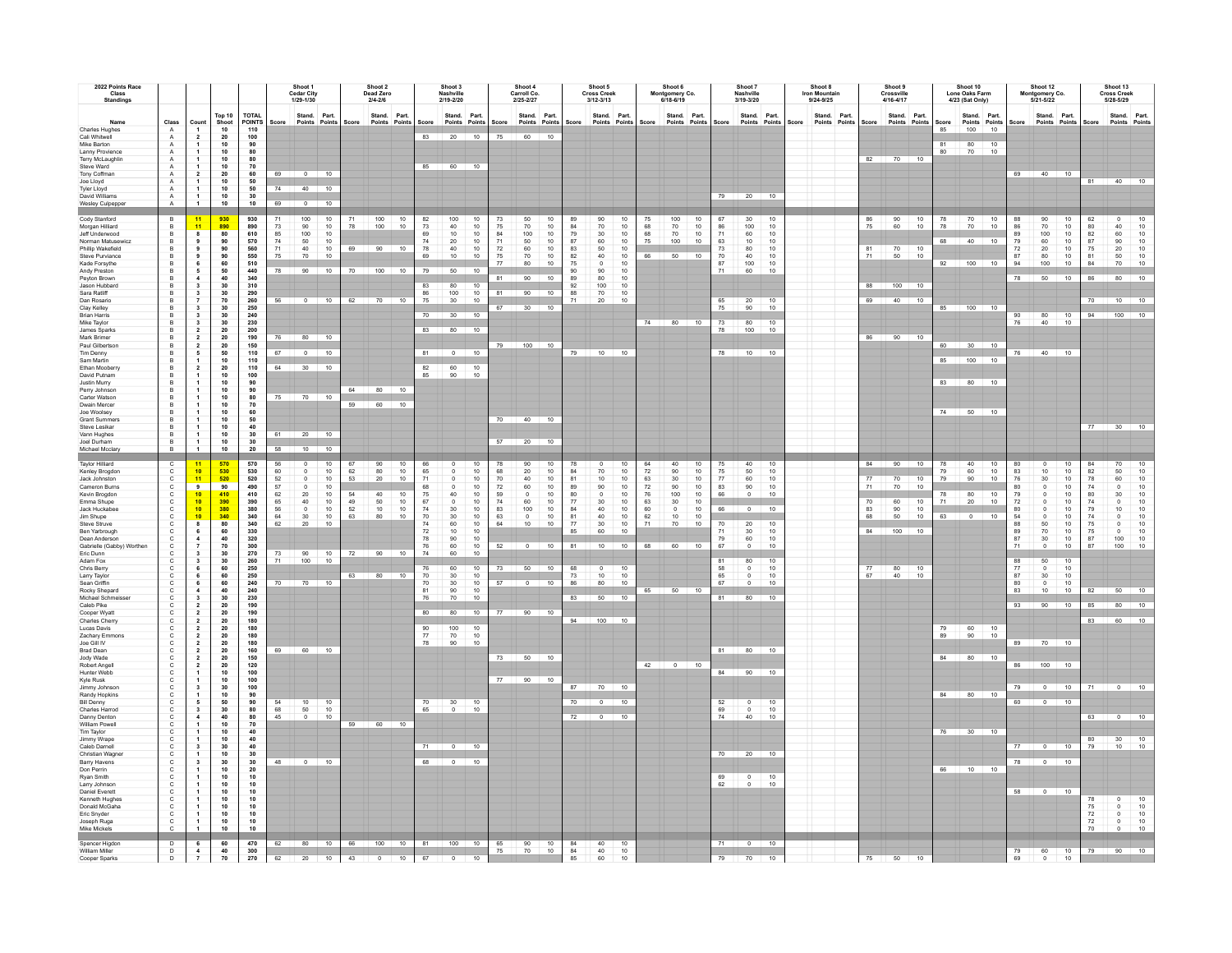| 2022 Points Race<br>Class<br>Standings                 |                                                                       |                                                                       |                                                                                       |                                                                                                                                            |                                                     | Shoot 1<br>Cedar City<br>1/29-1/30      |                                                                 |    | Shoot 2<br>Dead Zero<br>$2/4 - 2/6$                                                   |    |                                                           | Shoot 3<br>Nashville<br>2/19-2/20                                                                                                             |                                                                         |                                                                  | Shoot 4<br>Carroll Co.<br>2/25-2/27                                                      |                 |                                               | Shoot 5<br>Cross Creek<br>3/12-3/13                                             |                                         |       | Shoot 6<br>Montgomery Co.<br>6/18-6/19                                                  |                                                           | Shoot 7<br>Nashville<br>3/19-3/20                                                          |                         |       | Shoot 8<br><b>Iron Mountain</b><br>$9/24 - 9/25$ |       | Shoot 9<br>Crossville<br>4/16-4/17                                                                                       |                               |                                               | Shoot 10<br><b>Lone Oaks Farm</b><br>4/23 (Sat Only)                                                                              |                 |                                                 | Shoot 12<br>Montgomery Co.<br>5/21-5/22                                                                                                       |                                           |                                                                 | Shoot 13<br><b>Cross Creek</b><br>5/28-5/29     |                                                                 |
|--------------------------------------------------------|-----------------------------------------------------------------------|-----------------------------------------------------------------------|---------------------------------------------------------------------------------------|--------------------------------------------------------------------------------------------------------------------------------------------|-----------------------------------------------------|-----------------------------------------|-----------------------------------------------------------------|----|---------------------------------------------------------------------------------------|----|-----------------------------------------------------------|-----------------------------------------------------------------------------------------------------------------------------------------------|-------------------------------------------------------------------------|------------------------------------------------------------------|------------------------------------------------------------------------------------------|-----------------|-----------------------------------------------|---------------------------------------------------------------------------------|-----------------------------------------|-------|-----------------------------------------------------------------------------------------|-----------------------------------------------------------|--------------------------------------------------------------------------------------------|-------------------------|-------|--------------------------------------------------|-------|--------------------------------------------------------------------------------------------------------------------------|-------------------------------|-----------------------------------------------|-----------------------------------------------------------------------------------------------------------------------------------|-----------------|-------------------------------------------------|-----------------------------------------------------------------------------------------------------------------------------------------------|-------------------------------------------|-----------------------------------------------------------------|-------------------------------------------------|-----------------------------------------------------------------|
| Name                                                   | Class                                                                 | Count                                                                 |                                                                                       | <b>TOTAL</b><br>POINTS                                                                                                                     | Score                                               | Stand.                                  | Part.<br>Points Points Score                                    |    | Stand. Part.<br>Points Points                                                         |    | Score                                                     |                                                                                                                                               |                                                                         | Stand. Part.<br>Points Points Score<br>0 10 70<br>90 10<br>50 10 |                                                                                          |                 |                                               | Stand. Part. Stand. Part.<br>Points Points Score Points Points<br>40 10 46 0 10 |                                         | Score | Stand. Part.<br>Points Points<br>100 10                                                 | Score                                                     | Stand. Part.<br>Points Points                                                              |                         | Score | Stand. Part.<br>Points Points                    | Score |                                                                                                                          | Stand. Part.<br>Points Points | Score                                         | $\begin{tabular}{ c c c} \textbf{Stand.} & \textbf{Part.} \\ \textbf{Points} & \textbf{Points} \\ \hline 0 & 10 \\ \end{tabular}$ |                 | Score                                           | $\begin{tabular}{c c c} \textbf{Stand.} & \textbf{Part.} \\ \textbf{Points} & \textbf{Points} \\ \hline 40 & 10 \\ 100 & 10 \\ \end{tabular}$ |                                           |                                                                 |                                                 | Stand. Pari.<br>Points<br>0 10<br>30 10<br>30 10                |
| Logan Price<br>Caden Harris                            | $\mathop{\mathsf{D}}\limits_{\mathsf{D}}$                             | 8<br>$\frac{3}{4}$                                                    |                                                                                       |                                                                                                                                            |                                                     |                                         |                                                                 |    |                                                                                       |    | $\begin{array}{r} 62 \\ 80 \\ 66 \end{array}$             |                                                                                                                                               |                                                                         |                                                                  |                                                                                          |                 |                                               |                                                                                 |                                         | 71    |                                                                                         | 52                                                        | $\overline{0}$                                                                             | 10                      |       |                                                  |       |                                                                                                                          |                               | 58                                            |                                                                                                                                   |                 | $\frac{77}{17}$                                 |                                                                                                                                               |                                           | $\begin{array}{r} \textbf{Score} \\ 65 \\ 75 \\ 72 \end{array}$ |                                                 |                                                                 |
| Hunter Schmeisse<br>Chase Anderson                     | $\mathsf D$<br>$\mathsf D$                                            | $\overline{\mathbf{2}}$                                               |                                                                                       |                                                                                                                                            | 66                                                  | $\begin{array}{c} 60 \\ 60 \end{array}$ | $\frac{10}{10}$                                                 | 57 | 90                                                                                    | 10 |                                                           |                                                                                                                                               |                                                                         |                                                                  |                                                                                          |                 |                                               |                                                                                 |                                         |       |                                                                                         |                                                           |                                                                                            |                         |       |                                                  |       | 87 100 10                                                                                                                |                               |                                               |                                                                                                                                   |                 |                                                 |                                                                                                                                               |                                           |                                                                 |                                                 |                                                                 |
| Jami Giarrizzo<br>Kain Shelton                         | $\mathsf D$                                                           | $\overline{\mathbf{2}}$<br>$\sqrt{5}$                                 |                                                                                       |                                                                                                                                            | 60                                                  |                                         |                                                                 |    | 0 10 54 40 10                                                                         |    |                                                           |                                                                                                                                               |                                                                         |                                                                  |                                                                                          |                 | $\frac{88}{74}$                               | $\begin{array}{c cc}\n & 80 & 10 \\ \hline\n0 & 10\n\end{array}$                |                                         |       | 58 70 10                                                                                | $\frac{70}{66}$                                           | $\begin{array}{c} 0 \\ 0 \end{array}$                                                      | $\frac{10}{10}$         |       |                                                  |       |                                                                                                                          |                               |                                               |                                                                                                                                   |                 |                                                 | 82 80 10                                                                                                                                      |                                           | $\frac{66}{67}$                                                 |                                                 | $\begin{array}{c cc}\n0 & 10 \\ 0 & 10\n\end{array}$            |
| Bryan Yarbrough<br><b>Hunter Burgess</b>               |                                                                       | 6<br>$\overline{4}$                                                   |                                                                                       |                                                                                                                                            | 60                                                  | $\begin{array}{c} 0 \\ 60 \end{array}$  | $\frac{10}{10}$                                                 | 61 | $\overline{70}$ 10                                                                    |    | $\begin{array}{c cc}\n65 & 0 \\ 59 & 0\n\end{array}$      |                                                                                                                                               | $\begin{array}{c} 10 \\ 10 \end{array}$                                 |                                                                  | 70 40 10                                                                                 |                 |                                               |                                                                                 |                                         |       |                                                                                         |                                                           |                                                                                            |                         |       |                                                  |       | $71$ 20 10                                                                                                               |                               |                                               |                                                                                                                                   |                 |                                                 | 80 80 10                                                                                                                                      |                                           |                                                                 |                                                 |                                                                 |
| Sara Fox<br>Cooper Smith                               | $\overline{D}$                                                        | $\mathbf{2}$<br>$\,$ 6                                                |                                                                                       |                                                                                                                                            | 66                                                  |                                         |                                                                 |    |                                                                                       |    | 54                                                        | $\overline{0}$                                                                                                                                | 10                                                                      |                                                                  |                                                                                          |                 |                                               | $\frac{0}{0}$                                                                   | $\begin{array}{c} 10 \\ 10 \end{array}$ |       |                                                                                         |                                                           | 60<br>$\overline{0}$                                                                       | $10$<br>$\frac{10}{10}$ |       |                                                  | 75    | 50                                                                                                                       | 10                            |                                               |                                                                                                                                   |                 | $\frac{74}{58}$                                 | $\frac{20}{0}$                                                                                                                                | $\begin{array}{c}\n10 \\ 10\n\end{array}$ | $\begin{array}{c} 69 \\ 61 \end{array}$                         | $\frac{0}{0}$                                   | $\frac{10}{10}$                                                 |
| <b>Bart Hartley</b><br>John Wright                     |                                                                       |                                                                       |                                                                                       |                                                                                                                                            | $\begin{array}{c} 67 \\ 59 \end{array}$             | 70                                      | $\begin{array}{c} 10 \\ 10 \end{array}$                         |    | 41 0 10 52 0 10                                                                       |    |                                                           |                                                                                                                                               |                                                                         |                                                                  | 53 0 10                                                                                  |                 | 59<br>64                                      | $\circ$                                                                         | $10\,$                                  |       | 39 60 10                                                                                | $\frac{77}{65}$<br>$\frac{65}{69}$<br>$\frac{69}{68}$     | $\overline{0}$<br>$\overline{0}$                                                           | $10\,$                  |       |                                                  |       |                                                                                                                          |                               |                                               |                                                                                                                                   |                 |                                                 |                                                                                                                                               |                                           |                                                                 |                                                 |                                                                 |
| John Allensworth<br>Jedidiah Bagget                    | D<br>D<br>D<br>D<br>D                                                 | 5                                                                     |                                                                                       |                                                                                                                                            | 71                                                  | $\overline{0}$                          | $\overline{10}$                                                 |    |                                                                                       |    |                                                           |                                                                                                                                               |                                                                         |                                                                  |                                                                                          |                 | $\frac{76}{90}$                               | $\begin{array}{c} 0 \\ 100 \end{array}$                                         | $\frac{10}{10}$                         |       |                                                                                         |                                                           | $\Omega$                                                                                   | 10                      |       |                                                  |       | 75 50 10                                                                                                                 |                               |                                               |                                                                                                                                   |                 |                                                 | 74 20 10                                                                                                                                      |                                           |                                                                 |                                                 |                                                                 |
| Dexter Cross<br>Clint Phifer                           |                                                                       |                                                                       |                                                                                       |                                                                                                                                            |                                                     | 100                                     |                                                                 |    |                                                                                       |    |                                                           |                                                                                                                                               |                                                                         |                                                                  |                                                                                          |                 |                                               |                                                                                 |                                         |       |                                                                                         |                                                           |                                                                                            |                         |       |                                                  |       |                                                                                                                          |                               |                                               | 86 100 10                                                                                                                         |                 |                                                 |                                                                                                                                               |                                           |                                                                 |                                                 |                                                                 |
| Aidan Sentiff<br>Avery Jackson                         | $\mathsf D$<br>$\mathsf D$                                            | $\overline{2}$<br>$\overline{1}$                                      |                                                                                       | 110<br>110                                                                                                                                 |                                                     |                                         |                                                                 |    |                                                                                       |    |                                                           |                                                                                                                                               |                                                                         |                                                                  |                                                                                          |                 | 79                                            | $0$ 10                                                                          |                                         |       |                                                                                         |                                                           |                                                                                            |                         |       |                                                  |       |                                                                                                                          |                               |                                               |                                                                                                                                   |                 |                                                 |                                                                                                                                               |                                           | $\frac{79}{87}$                                                 | $\frac{90}{100}$                                | $\begin{array}{c} 10 \\ 10 \end{array}$                         |
| David Stephens<br><b>Steve Pitts</b>                   | D<br>D<br>D<br>D<br>D                                                 | $\begin{array}{c} 4 \\ 6 \end{array}$                                 |                                                                                       |                                                                                                                                            | 54                                                  |                                         |                                                                 |    | $0 \t 10 \t 57 \t 60 \t 10$                                                           |    |                                                           | $\begin{array}{ c c c c c }\n 63 & \hspace{1.5cm} 0 & \hspace{1.5cm} 10 \\  \hline\n 68 & \hspace{1.5cm} 0 & \hspace{1.5cm} 10\n \end{array}$ |                                                                         |                                                                  | 68 0 10                                                                                  |                 |                                               | 66 0 10                                                                         |                                         |       |                                                                                         | $\frac{62}{45}$                                           | $\begin{array}{ c c c }\n\hline\n0 & 0 \\ \hline\n0 & \end{array}$                         | $\frac{10}{10}$         |       |                                                  |       |                                                                                                                          |                               |                                               | 74 40 10                                                                                                                          |                 |                                                 |                                                                                                                                               |                                           | $\frac{72}{79}$                                                 |                                                 | $\begin{array}{c cc}\n0 & 10 \\ 90 & 10\n\end{array}$           |
| Carter Welch<br>Joshua Price                           |                                                                       | $\frac{1}{1}$                                                         |                                                                                       |                                                                                                                                            |                                                     |                                         |                                                                 |    |                                                                                       |    |                                                           |                                                                                                                                               |                                                                         |                                                                  |                                                                                          |                 |                                               |                                                                                 |                                         |       | $\begin{array}{ c c c c }\n\hline\n70 & 90 & 10 \\ 59 & 80 & 10 \\ \hline\n\end{array}$ |                                                           |                                                                                            |                         |       |                                                  |       |                                                                                                                          |                               |                                               |                                                                                                                                   |                 |                                                 |                                                                                                                                               |                                           |                                                                 |                                                 |                                                                 |
| Jeffrey Giarrizzo<br>Canaan Holcomi                    | $_{\rm D}^{\rm D}$                                                    | $\overline{\mathbf{4}}$                                               |                                                                                       |                                                                                                                                            |                                                     |                                         |                                                                 |    |                                                                                       |    |                                                           |                                                                                                                                               |                                                                         |                                                                  |                                                                                          |                 | 65                                            | $0 \t 10$                                                                       |                                         |       |                                                                                         |                                                           | $\begin{array}{ c c c c c }\hline 66 & 0 & 10 \\ \hline 68 & 0 & 10 \\ \hline \end{array}$ |                         |       |                                                  |       |                                                                                                                          |                               |                                               |                                                                                                                                   |                 | 57                                              |                                                                                                                                               |                                           |                                                                 | 0 10 77 50 10                                   |                                                                 |
| H Rhea Holly<br>Donald Wood                            |                                                                       | $\overline{\mathbf{3}}$<br>$\frac{1}{4}$                              |                                                                                       |                                                                                                                                            |                                                     | 66 60 10                                |                                                                 |    |                                                                                       |    |                                                           | 67 0 10                                                                                                                                       |                                                                         |                                                                  |                                                                                          |                 |                                               |                                                                                 |                                         |       |                                                                                         |                                                           |                                                                                            |                         |       |                                                  |       | 78 80 10                                                                                                                 |                               |                                               |                                                                                                                                   |                 |                                                 |                                                                                                                                               |                                           |                                                                 |                                                 |                                                                 |
| Aditza Reyes<br>Will Yarbrough                         | <b>DDDDDD</b>                                                         | $\overline{1}$                                                        |                                                                                       |                                                                                                                                            |                                                     |                                         |                                                                 |    |                                                                                       |    |                                                           |                                                                                                                                               |                                                                         |                                                                  |                                                                                          |                 |                                               | 45 0 10 34 0 10 30 50 10                                                        |                                         |       |                                                                                         |                                                           |                                                                                            |                         |       |                                                  |       |                                                                                                                          |                               | $\frac{77}{77}$                               | $\begin{array}{c cc}\n70 & 10 \\ \hline\n70 & 10\n\end{array}$                                                                    |                 |                                                 | $37$ 0 10                                                                                                                                     |                                           |                                                                 |                                                 |                                                                 |
| Jason Lindsey<br>Ian Fife                              |                                                                       | $\overline{1}$<br>$\overline{1}$                                      |                                                                                       |                                                                                                                                            |                                                     |                                         |                                                                 |    |                                                                                       |    |                                                           |                                                                                                                                               |                                                                         |                                                                  |                                                                                          |                 |                                               |                                                                                 |                                         |       |                                                                                         |                                                           |                                                                                            |                         |       |                                                  |       | $\begin{array}{ c c c c }\n\hline\n77 & 70 & 10 \\ 39 & 0 & 10 \\ \hline\n\end{array}$                                   |                               |                                               |                                                                                                                                   |                 |                                                 |                                                                                                                                               |                                           |                                                                 |                                                 |                                                                 |
| Clay Lewis<br><b>Brooks Kelley</b>                     |                                                                       | $\,$ 4 $\,$<br>$\overline{\mathbf{2}}$                                |                                                                                       |                                                                                                                                            | 58                                                  | $\overline{0}$ 10                       |                                                                 |    |                                                                                       |    |                                                           |                                                                                                                                               |                                                                         | $\frac{72}{65}$                                                  | $\begin{array}{c cc}\n\hline\n& 60 & 10 \\ \hline\n0 & 10\n\end{array}$                  |                 | 54                                            | $0$ 10                                                                          |                                         |       |                                                                                         |                                                           | 75 40 10                                                                                   |                         |       |                                                  |       |                                                                                                                          |                               | $\begin{array}{c} 65 \\ 66 \end{array}$       | $\begin{array}{c cc}\n0 & 10 \\ \hline\n0 & 10\n\end{array}$                                                                      |                 |                                                 |                                                                                                                                               |                                           |                                                                 |                                                 |                                                                 |
| Mason Hanna<br>Tommy Strickland<br>Walter (Walt) Smith | <b>DDDDD</b>                                                          | $\sqrt{5}$<br>$\frac{3}{7}$                                           |                                                                                       |                                                                                                                                            |                                                     |                                         |                                                                 |    |                                                                                       |    |                                                           | 56 0 10                                                                                                                                       |                                                                         |                                                                  |                                                                                          |                 | $\begin{array}{r} 76 \\ 77 \\ 45 \end{array}$ | $\overline{0}$<br>$\begin{smallmatrix}0\\0\end{smallmatrix}$                    | $10\,$<br>$\frac{10}{10}$               |       |                                                                                         |                                                           |                                                                                            |                         |       |                                                  |       |                                                                                                                          |                               |                                               |                                                                                                                                   |                 |                                                 |                                                                                                                                               |                                           |                                                                 | $\frac{75}{76}$ $\frac{30}{40}$ $\frac{10}{10}$ |                                                                 |
| Tate Smith                                             | $\frac{D}{D}$                                                         | $\overline{7}$                                                        |                                                                                       | $\begin{array}{c} 100 \\ 100 \\ 100 \\ 90 \\ 90 \\ 90 \\ 80 \\ 80 \\ 80 \\ 80 \\ 80 \\ 80 \\ 80 \\ 70 \\ 70 \\ 70 \\ 70 \\ 60 \end{array}$ | $\frac{48}{29}$                                     | $\begin{array}{c} 0 \\ 0 \end{array}$   | $\begin{array}{c c} 10 \\ \hline 10 \end{array}$                |    | $\begin{array}{ c c c c }\n\hline\n31 & 0 & 10 \\ 44 & 0 & 10 \\ \hline\n\end{array}$ |    | $\frac{39}{43}$                                           | $\frac{0}{0}$                                                                                                                                 | $\frac{10}{10}$                                                         |                                                                  |                                                                                          |                 | 51                                            | $\overline{0}$                                                                  | $10^{-1}$                               |       |                                                                                         | $\frac{48}{38}$                                           | $\begin{array}{c} 0 \\ 0 \end{array}$                                                      | $\frac{10}{10}$         |       |                                                  |       | $\begin{array}{c cc} 58 & \hspace{1.5cm} 0 & \hspace{1.5cm} 10 \\ 58 & \hspace{1.5cm} 0 & \hspace{1.5cm} 10 \end{array}$ |                               |                                               |                                                                                                                                   |                 | $\begin{array}{r}\n70 \\ 62 \\ 58\n\end{array}$ | $\begin{array}{c} 0 \\ 0 \\ 0 \end{array}$                                                                                                    | $\frac{10}{10}$                           |                                                                 |                                                 |                                                                 |
| Ryan Jemigar<br>Douglas Zelonis                        |                                                                       | $\overline{1}$                                                        |                                                                                       |                                                                                                                                            |                                                     |                                         |                                                                 |    | 55 50 10                                                                              |    |                                                           |                                                                                                                                               |                                                                         |                                                                  |                                                                                          |                 |                                               |                                                                                 |                                         |       |                                                                                         |                                                           |                                                                                            |                         |       |                                                  |       |                                                                                                                          |                               |                                               | 75 50 10                                                                                                                          |                 |                                                 |                                                                                                                                               |                                           |                                                                 |                                                 |                                                                 |
| Dylan Page<br>Mark Lovan                               | $_{\rm D}^{\rm D}$                                                    | $\frac{1}{2}$<br>$\overline{\mathbf{z}}$                              |                                                                                       |                                                                                                                                            |                                                     | 64 30 10                                |                                                                 |    |                                                                                       |    |                                                           |                                                                                                                                               |                                                                         | 66 0 10 70 40 10                                                 |                                                                                          |                 |                                               |                                                                                 |                                         |       |                                                                                         |                                                           | $73$ 10 10                                                                                 |                         |       |                                                  |       |                                                                                                                          |                               |                                               |                                                                                                                                   |                 |                                                 |                                                                                                                                               |                                           |                                                                 |                                                 |                                                                 |
| Wade Greene<br>Chloe Chaleunsin                        | $\begin{array}{c} \mathsf{D} \\ \mathsf{D} \\ \mathsf{D} \end{array}$ | $\overline{1}$                                                        |                                                                                       |                                                                                                                                            |                                                     | 46 0 10                                 |                                                                 |    | $39$ 0 10                                                                             |    |                                                           |                                                                                                                                               |                                                                         | 44                                                               | $0 \quad 10$                                                                             |                 |                                               |                                                                                 |                                         |       |                                                                                         |                                                           |                                                                                            |                         |       |                                                  |       |                                                                                                                          |                               |                                               |                                                                                                                                   |                 |                                                 | 78 50 10                                                                                                                                      |                                           |                                                                 |                                                 |                                                                 |
| James Rowe<br>Owen Ballenti                            | $\mathsf D$                                                           | $\frac{5}{3}$                                                         |                                                                                       |                                                                                                                                            |                                                     |                                         |                                                                 |    |                                                                                       |    | $\begin{array}{r} 62 \\ 69 \\ 62 \end{array}$             | $\frac{0}{0}$<br>$\circ$                                                                                                                      | $\begin{array}{c} 10 \\ 10 \\ 10 \end{array}$                           |                                                                  |                                                                                          |                 | $^{76}_{70}$<br>61                            | $\frac{0}{0}$                                                                   | $\frac{10}{10}$<br>10                   |       |                                                                                         | $\begin{array}{r} \n74 \\ 61 \\ 38\n\end{array}$          | $\begin{array}{c} 20 \\ 0 \\ 0 \end{array}$                                                | 10<br>10                |       |                                                  |       |                                                                                                                          |                               | 61                                            |                                                                                                                                   |                 |                                                 |                                                                                                                                               |                                           |                                                                 |                                                 |                                                                 |
| KaiLa Byrd<br>Kyle Hanna                               | $\mathsf D$                                                           |                                                                       |                                                                                       |                                                                                                                                            |                                                     | $\begin{array}{c} 0 \\ 0 \end{array}$   | $\frac{10}{10}$                                                 |    |                                                                                       |    |                                                           | $\frac{1}{49}$ 0 10                                                                                                                           |                                                                         | $\frac{31}{59}$                                                  | $\frac{0}{0}$                                                                            | $\frac{10}{10}$ | 43                                            | $\begin{smallmatrix}0\\0\end{smallmatrix}$                                      | $10\,$                                  |       |                                                                                         |                                                           |                                                                                            | 10                      |       |                                                  |       |                                                                                                                          |                               |                                               |                                                                                                                                   | 10              |                                                 | $50$ 0 10                                                                                                                                     |                                           | $\begin{array}{r} 37 \\ 72 \\ 73 \end{array}$                   | $\begin{array}{c} 0 \\ 0 \\ 30 \end{array}$     | $\frac{10}{10}$                                                 |
| <b>Timothy Hoskins</b><br><b>Robert Gaines</b>         | $\begin{array}{c} \mathsf{D} \\ \mathsf{D} \\ \mathsf{D} \end{array}$ | $\overline{1}$                                                        |                                                                                       | 60<br>60<br>60<br>60<br>50<br>60<br>60<br>40<br>40                                                                                         |                                                     |                                         |                                                                 |    |                                                                                       |    |                                                           |                                                                                                                                               |                                                                         |                                                                  |                                                                                          |                 |                                               |                                                                                 |                                         |       |                                                                                         |                                                           |                                                                                            |                         |       |                                                  |       |                                                                                                                          |                               |                                               |                                                                                                                                   |                 |                                                 |                                                                                                                                               |                                           |                                                                 |                                                 |                                                                 |
| <b>Bill Jernigan</b><br>Daniel Cashion                 |                                                                       |                                                                       |                                                                                       |                                                                                                                                            |                                                     |                                         |                                                                 |    |                                                                                       |    |                                                           |                                                                                                                                               |                                                                         |                                                                  |                                                                                          |                 |                                               |                                                                                 |                                         |       |                                                                                         |                                                           |                                                                                            |                         |       |                                                  |       |                                                                                                                          |                               | $\begin{array}{r} 73 \\ 73 \\ 73 \end{array}$ | $\begin{array}{c} 30 \\ 30 \\ 30 \end{array}$                                                                                     | $\frac{10}{10}$ |                                                 |                                                                                                                                               |                                           |                                                                 |                                                 |                                                                 |
| Kenny Miller<br>Robert Clifft                          | $\overline{D}$                                                        | $\frac{1}{1}$<br>$\overline{\mathbf{3}}$                              | $\frac{10}{10}$                                                                       |                                                                                                                                            |                                                     |                                         |                                                                 |    |                                                                                       |    |                                                           | $20\,$<br>$\,$ 0 $\,$                                                                                                                         | 10                                                                      |                                                                  |                                                                                          |                 |                                               |                                                                                 |                                         |       |                                                                                         |                                                           |                                                                                            |                         |       |                                                  |       |                                                                                                                          |                               |                                               |                                                                                                                                   |                 |                                                 |                                                                                                                                               |                                           |                                                                 |                                                 |                                                                 |
| Allie Watson<br>Lili-Claire Nichols                    | $_{\rm D}^{\rm D}$                                                    | $\overline{\mathbf{3}}$                                               |                                                                                       |                                                                                                                                            | $\begin{array}{r} 51 \\ 45 \\ 28 \end{array}$       | $\frac{0}{0}$                           | $\begin{array}{c} 10 \\ 10 \\ 10 \end{array}$                   |    |                                                                                       |    | $\begin{array}{r} 73 \\ 54 \\ 55 \\ 28 \\ 68 \end{array}$ | $\,$ 0 $\,$                                                                                                                                   | $\begin{array}{c} 10 \\ 10 \\ 10 \\ 10 \\ 10 \end{array}$               |                                                                  |                                                                                          |                 |                                               |                                                                                 |                                         |       |                                                                                         | $\begin{array}{r} 62 \\ 62 \\ 44 \\ 73 \\ 48 \end{array}$ | $\circ$                                                                                    | $\frac{10}{10}$         |       |                                                  |       |                                                                                                                          |                               |                                               |                                                                                                                                   |                 |                                                 |                                                                                                                                               |                                           |                                                                 |                                                 |                                                                 |
| Cullen Huff<br><b>Terry Chastair</b>                   | $\begin{array}{c} \mathsf{D} \\ \mathsf{D} \\ \mathsf{D} \end{array}$ | $\frac{3}{2}$<br>$\overline{\mathbf{3}}$                              |                                                                                       |                                                                                                                                            |                                                     |                                         |                                                                 |    |                                                                                       |    |                                                           | $\begin{smallmatrix}0\\0\end{smallmatrix}$                                                                                                    |                                                                         |                                                                  |                                                                                          |                 |                                               |                                                                                 |                                         |       |                                                                                         |                                                           | $\begin{array}{c} 0 \\ 10 \end{array}$<br>$\mathbf 0$                                      | $\frac{10}{10}$<br>10   |       |                                                  |       |                                                                                                                          |                               |                                               |                                                                                                                                   |                 |                                                 |                                                                                                                                               |                                           |                                                                 |                                                 |                                                                 |
| Steve Allensworth<br>Taylor Allensworth                | $\begin{array}{c}\n0 \\ D\n\end{array}$                               | $\begin{array}{c} 3 \\ 3 \end{array}$                                 |                                                                                       |                                                                                                                                            | $\begin{array}{r} 34 \\ 60 \\ 58 \end{array}$       | $\frac{0}{0}$                           | $\begin{array}{c}\n10 \\ 10 \\ 10 \\ 10\n\end{array}$           |    |                                                                                       |    |                                                           |                                                                                                                                               |                                                                         |                                                                  |                                                                                          |                 | $\begin{array}{r} 66 \\ 69 \end{array}$       | $\begin{array}{c cc}\n0 & 10 \\ \hline\n0 & 10\n\end{array}$                    |                                         |       |                                                                                         | 64                                                        | $\overline{\phantom{a}}$                                                                   | 10                      |       |                                                  |       |                                                                                                                          |                               |                                               |                                                                                                                                   |                 | $\begin{array}{r} 73 \\ 68 \\ 74 \end{array}$   |                                                                                                                                               | $\frac{10}{10}$                           |                                                                 |                                                 |                                                                 |
| Porter Dickisor<br>Robert Burns                        | $\bar{D}$                                                             |                                                                       |                                                                                       |                                                                                                                                            |                                                     |                                         |                                                                 |    |                                                                                       |    |                                                           |                                                                                                                                               |                                                                         |                                                                  | $45$ 0 10                                                                                |                 |                                               |                                                                                 |                                         |       |                                                                                         |                                                           |                                                                                            |                         |       |                                                  |       |                                                                                                                          |                               |                                               |                                                                                                                                   |                 |                                                 | $\begin{array}{c} 0 \\ 0 \\ 20 \end{array}$                                                                                                   |                                           |                                                                 | $37 \t 0 \t 10$                                 |                                                                 |
| Hunter Robb<br>Ahigail Beall                           | $\begin{array}{c} \mathsf{D} \\ \mathsf{D} \\ \mathsf{D} \end{array}$ | $\overline{\mathbf{3}}$<br>$\begin{array}{c} 2 \\ 2 \\ 2 \end{array}$ |                                                                                       |                                                                                                                                            |                                                     | $\circ$<br>$^{\circ}$                   |                                                                 |    |                                                                                       |    | $\begin{array}{r}\n40 \\ \hline\n50 \\ 21\n\end{array}$   | $\begin{array}{c}\n\hline\n0 \\ \hline\n0\n\end{array}$                                                                                       | $\begin{array}{c} 10 \\ 10 \\ 10 \\ 10 \end{array}$                     |                                                                  |                                                                                          |                 |                                               |                                                                                 |                                         |       |                                                                                         |                                                           |                                                                                            |                         |       |                                                  |       |                                                                                                                          |                               |                                               |                                                                                                                                   |                 |                                                 |                                                                                                                                               |                                           |                                                                 |                                                 |                                                                 |
| Dahlia Sircy-Will<br><b>Terry Hilliard</b>             | $\mathsf D$                                                           | $\overline{2}$                                                        |                                                                                       |                                                                                                                                            | $\begin{array}{r} 51 \\ 24 \\ 23 \\ 56 \end{array}$ |                                         | $\begin{array}{c} 10 \\ 10 \\ 10 \\ 10 \\ 10 \end{array}$       |    | 46 0 10                                                                               |    |                                                           |                                                                                                                                               |                                                                         |                                                                  |                                                                                          |                 |                                               | $39$ 0                                                                          | 10                                      |       |                                                                                         |                                                           |                                                                                            |                         |       |                                                  |       |                                                                                                                          |                               |                                               |                                                                                                                                   |                 |                                                 |                                                                                                                                               |                                           |                                                                 |                                                 |                                                                 |
| Dane Hanser                                            | $\mathsf D$                                                           | $\overline{\mathbf{2}}$                                               |                                                                                       |                                                                                                                                            |                                                     |                                         |                                                                 |    |                                                                                       |    |                                                           | $\circ$                                                                                                                                       |                                                                         | $\begin{array}{c} 57 \\ 64 \end{array}$                          | $\begin{array}{ c c c c c }\n\hline\n0 & 10 \\ \hline\n0 & 10\n\end{array}$              |                 |                                               |                                                                                 |                                         |       |                                                                                         |                                                           |                                                                                            |                         |       |                                                  |       |                                                                                                                          |                               |                                               |                                                                                                                                   |                 |                                                 |                                                                                                                                               |                                           |                                                                 |                                                 |                                                                 |
| Jake Frazier<br>Jeffrey Horner<br>Judson Hubbard       |                                                                       |                                                                       |                                                                                       |                                                                                                                                            |                                                     | $53 \t 0 \t 10$                         |                                                                 |    |                                                                                       |    | $\begin{array}{r} 52 \\ 61 \\ 46 \end{array}$             | $\begin{matrix} 0 \\ 0 \\ 0 \end{matrix}$                                                                                                     | $\begin{array}{c}\n10 \\ 10 \\ 10 \\ 10 \\ 10\n\end{array}$             |                                                                  |                                                                                          |                 |                                               |                                                                                 |                                         |       |                                                                                         |                                                           |                                                                                            |                         |       |                                                  |       |                                                                                                                          |                               |                                               |                                                                                                                                   |                 |                                                 |                                                                                                                                               |                                           |                                                                 |                                                 |                                                                 |
| Jackson Milam<br>Nathan Dozier                         | ,,,,,,,                                                               | $2$<br>2<br>2<br>2<br>2<br>2                                          |                                                                                       |                                                                                                                                            |                                                     |                                         |                                                                 |    |                                                                                       |    |                                                           |                                                                                                                                               |                                                                         |                                                                  | $\begin{array}{ c c c c }\n\hline\n62 & 0 & 10 \\ 48 & 0 & 10 \\ \hline\n\end{array}$    |                 | $\begin{array}{r} 57 \\ 76 \\ 66 \end{array}$ | $\begin{array}{c} \texttt{0} \\ \texttt{0} \end{array}$                         | $\frac{10}{10}$                         |       |                                                                                         |                                                           |                                                                                            |                         |       |                                                  |       |                                                                                                                          |                               |                                               |                                                                                                                                   |                 |                                                 |                                                                                                                                               |                                           |                                                                 |                                                 |                                                                 |
| Robert Benz                                            |                                                                       |                                                                       |                                                                                       |                                                                                                                                            |                                                     | 42 0 10                                 |                                                                 |    |                                                                                       |    |                                                           |                                                                                                                                               |                                                                         |                                                                  |                                                                                          |                 |                                               |                                                                                 |                                         |       |                                                                                         | $\begin{array}{r} 46 \\ 53 \\ 27 \end{array}$             | $\frac{0}{0}$                                                                              | $\frac{10}{10}$         |       |                                                  |       |                                                                                                                          |                               |                                               |                                                                                                                                   |                 |                                                 |                                                                                                                                               |                                           |                                                                 |                                                 |                                                                 |
| Carson Huff<br>Ethan Ballentin                         | $\mathsf D$<br>$\mathsf D$                                            | $\overline{\mathbf{2}}$<br>$\overline{\mathbf{2}}$                    |                                                                                       |                                                                                                                                            |                                                     |                                         |                                                                 |    |                                                                                       |    |                                                           | 60 0 10                                                                                                                                       |                                                                         |                                                                  |                                                                                          |                 |                                               |                                                                                 |                                         |       |                                                                                         |                                                           |                                                                                            | $10 -$                  |       |                                                  |       |                                                                                                                          |                               |                                               | 55 0 10                                                                                                                           |                 |                                                 |                                                                                                                                               |                                           |                                                                 |                                                 |                                                                 |
| Jamey Parker<br><b>Victor Andrews</b><br>William Cox   | <b>DDDDD</b>                                                          | $\begin{array}{c} 2 \\ 2 \\ 2 \\ 2 \end{array}$                       |                                                                                       |                                                                                                                                            |                                                     |                                         |                                                                 |    |                                                                                       |    |                                                           |                                                                                                                                               |                                                                         |                                                                  |                                                                                          |                 |                                               | $\begin{array}{ c c c c }\n\hline\n0 & 10 \\ \hline\n0 & 10\n\end{array}$       |                                         |       |                                                                                         |                                                           |                                                                                            |                         |       |                                                  |       |                                                                                                                          |                               |                                               |                                                                                                                                   |                 | $\begin{array}{r} 71 \\ 66 \\ 67 \end{array}$   | $\begin{matrix} 0 \\ 0 \\ 0 \end{matrix}$                                                                                                     | $\frac{10}{10}$                           |                                                                 |                                                 |                                                                 |
| Marty Darnell                                          |                                                                       |                                                                       |                                                                                       |                                                                                                                                            |                                                     |                                         |                                                                 |    |                                                                                       |    |                                                           | $\begin{array}{c cc} 63 & & 0 \\ \hline 69 & & 0 \end{array}$                                                                                 | $\frac{10}{10}$                                                         |                                                                  |                                                                                          |                 |                                               |                                                                                 |                                         |       |                                                                                         |                                                           |                                                                                            |                         |       |                                                  |       |                                                                                                                          |                               |                                               |                                                                                                                                   |                 |                                                 |                                                                                                                                               |                                           |                                                                 |                                                 |                                                                 |
| <b>Brayden Yonkers</b><br><b>Tucker Phaneuf</b>        | $_{\rm D}^{\rm D}$                                                    | $\frac{2}{2}$                                                         |                                                                                       |                                                                                                                                            |                                                     |                                         |                                                                 |    |                                                                                       |    |                                                           |                                                                                                                                               |                                                                         |                                                                  |                                                                                          |                 | $\frac{74}{63}$                               | $\frac{0}{0}$                                                                   | $\frac{10}{10}$                         |       |                                                                                         |                                                           |                                                                                            |                         |       |                                                  |       |                                                                                                                          |                               |                                               | $58 \t 0 \t 10$                                                                                                                   |                 |                                                 |                                                                                                                                               |                                           | 68<br>58<br>72<br>63<br>69                                      | $\bf{0}$<br>$\mathbf 0$                         | $\begin{array}{c} 10 \\ 10 \\ 10 \\ 10 \\ 10 \\ 10 \end{array}$ |
| Jeffrey Epley<br>Nicholas Underwood                    |                                                                       | $\overline{\mathbf{c}}$<br>$\overline{\mathbf{2}}$                    |                                                                                       |                                                                                                                                            |                                                     |                                         |                                                                 |    |                                                                                       |    |                                                           |                                                                                                                                               |                                                                         |                                                                  |                                                                                          |                 |                                               |                                                                                 |                                         |       |                                                                                         |                                                           |                                                                                            |                         |       |                                                  |       |                                                                                                                          |                               |                                               |                                                                                                                                   |                 |                                                 | 69 0 10                                                                                                                                       |                                           |                                                                 | $\mathbf{0}$<br>$\sqrt{2}$                      |                                                                 |
| <b>Gary Pruitt</b><br>Jeff Ivie                        |                                                                       | $\frac{1}{1}$                                                         |                                                                                       |                                                                                                                                            | 60<br>58<br>54<br>48<br>47                          | $\begin{array}{c} 0 \\ 0 \end{array}$   | $\begin{array}{c} 10 \\ 10 \\ 10 \\ 10 \\ 10 \\ 10 \end{array}$ |    |                                                                                       |    |                                                           |                                                                                                                                               |                                                                         |                                                                  |                                                                                          |                 |                                               |                                                                                 |                                         |       |                                                                                         |                                                           |                                                                                            |                         |       |                                                  |       |                                                                                                                          |                               |                                               |                                                                                                                                   |                 |                                                 |                                                                                                                                               |                                           |                                                                 |                                                 |                                                                 |
| Gary Fouts<br>Summer Lee Fouts                         | $_{\rm D}^{\rm D}$                                                    | $\overline{1}$                                                        |                                                                                       |                                                                                                                                            |                                                     | $\,$ 0 $\,$<br>$\frac{0}{0}$            |                                                                 |    |                                                                                       |    |                                                           |                                                                                                                                               |                                                                         |                                                                  |                                                                                          |                 |                                               |                                                                                 |                                         |       |                                                                                         |                                                           |                                                                                            |                         |       |                                                  |       |                                                                                                                          |                               |                                               |                                                                                                                                   |                 |                                                 |                                                                                                                                               |                                           |                                                                 |                                                 |                                                                 |
| Kent Greenwell<br><b>Howard Graves</b>                 |                                                                       | $\overline{1}$                                                        |                                                                                       |                                                                                                                                            |                                                     |                                         |                                                                 |    |                                                                                       |    |                                                           |                                                                                                                                               |                                                                         |                                                                  |                                                                                          |                 |                                               |                                                                                 |                                         |       |                                                                                         |                                                           |                                                                                            |                         |       |                                                  |       |                                                                                                                          |                               |                                               |                                                                                                                                   |                 |                                                 |                                                                                                                                               |                                           |                                                                 |                                                 |                                                                 |
| Michael Cox<br><b>Brian Carter</b>                     | $\begin{array}{c} \mathsf{D} \\ \mathsf{D} \\ \mathsf{D} \end{array}$ | $\overline{1}$                                                        |                                                                                       |                                                                                                                                            |                                                     |                                         |                                                                 |    |                                                                                       |    | 68<br>71<br>48<br>48<br>44<br>40<br>18                    | $\mathbb O$<br>$\begin{smallmatrix}0\\0\end{smallmatrix}$                                                                                     | $\begin{array}{c}\n10 \\ 10 \\ 10 \\ 10 \\ 10 \\ 10 \\ 10\n\end{array}$ |                                                                  |                                                                                          |                 |                                               |                                                                                 |                                         |       |                                                                                         |                                                           |                                                                                            |                         |       |                                                  |       |                                                                                                                          |                               |                                               |                                                                                                                                   |                 |                                                 |                                                                                                                                               |                                           |                                                                 |                                                 |                                                                 |
| Gavin Hansen<br>Robert Benz                            | $\mathsf D$                                                           |                                                                       |                                                                                       |                                                                                                                                            |                                                     |                                         |                                                                 |    |                                                                                       |    |                                                           | $\mathbf 0$                                                                                                                                   |                                                                         |                                                                  |                                                                                          |                 |                                               |                                                                                 |                                         |       |                                                                                         |                                                           |                                                                                            |                         |       |                                                  |       |                                                                                                                          |                               |                                               |                                                                                                                                   |                 |                                                 |                                                                                                                                               |                                           |                                                                 |                                                 |                                                                 |
| Tony Beall<br>Emma Tisdal                              | $\mathsf D$                                                           |                                                                       |                                                                                       |                                                                                                                                            |                                                     |                                         |                                                                 |    |                                                                                       |    |                                                           | $\,$ 0 $\,$<br>$\sqrt{2}$                                                                                                                     |                                                                         |                                                                  |                                                                                          |                 |                                               |                                                                                 |                                         |       |                                                                                         |                                                           |                                                                                            |                         |       |                                                  |       |                                                                                                                          |                               |                                               |                                                                                                                                   |                 |                                                 |                                                                                                                                               |                                           |                                                                 |                                                 |                                                                 |
| Clinton Van Worme<br>James McCov                       |                                                                       | $\overline{1}$                                                        |                                                                                       |                                                                                                                                            |                                                     |                                         |                                                                 |    |                                                                                       |    |                                                           |                                                                                                                                               |                                                                         |                                                                  | $\begin{array}{ c c c c }\hline 61 & 0 & 10 \\ \hline 60 & 0 & 10 \\ \hline \end{array}$ |                 |                                               |                                                                                 |                                         |       |                                                                                         |                                                           |                                                                                            |                         |       |                                                  |       |                                                                                                                          |                               |                                               |                                                                                                                                   |                 |                                                 |                                                                                                                                               |                                           |                                                                 |                                                 |                                                                 |
| <b>Mallory Travis</b><br>Steve Williams                |                                                                       |                                                                       |                                                                                       |                                                                                                                                            |                                                     |                                         |                                                                 |    |                                                                                       |    |                                                           |                                                                                                                                               |                                                                         |                                                                  |                                                                                          |                 |                                               | 66 0                                                                            | 10                                      |       |                                                                                         |                                                           |                                                                                            |                         |       |                                                  |       |                                                                                                                          |                               |                                               |                                                                                                                                   |                 |                                                 |                                                                                                                                               |                                           |                                                                 |                                                 |                                                                 |
| Noah Hall<br>Richard Webb                              | <b>DDDDDDDD</b>                                                       | $\begin{array}{c} 1 \\ 1 \\ 1 \end{array}$                            | $\begin{array}{c} 10 \\ 10 \\ 10 \\ 10 \\ 10 \\ 10 \\ 10 \\ 10 \\ \hline \end{array}$ | $\begin{array}{c} 10 \\ 10 \\ 10 \\ 10 \\ 10 \\ 10 \\ 10 \\ 10 \\ \hline \end{array}$                                                      |                                                     |                                         |                                                                 |    |                                                                                       |    |                                                           |                                                                                                                                               |                                                                         |                                                                  |                                                                                          |                 |                                               |                                                                                 |                                         |       |                                                                                         | $\begin{array}{r} 70 \\ 61 \\ 52 \end{array}$             | $\begin{matrix} 0 \\ 0 \\ 0 \end{matrix}$                                                  | $\frac{10}{10}$         |       |                                                  |       |                                                                                                                          |                               |                                               |                                                                                                                                   |                 |                                                 |                                                                                                                                               |                                           |                                                                 |                                                 |                                                                 |
|                                                        |                                                                       |                                                                       |                                                                                       |                                                                                                                                            |                                                     |                                         |                                                                 |    |                                                                                       |    |                                                           |                                                                                                                                               |                                                                         |                                                                  |                                                                                          |                 |                                               |                                                                                 |                                         |       |                                                                                         |                                                           |                                                                                            |                         |       |                                                  |       |                                                                                                                          |                               |                                               |                                                                                                                                   |                 |                                                 |                                                                                                                                               |                                           |                                                                 |                                                 |                                                                 |